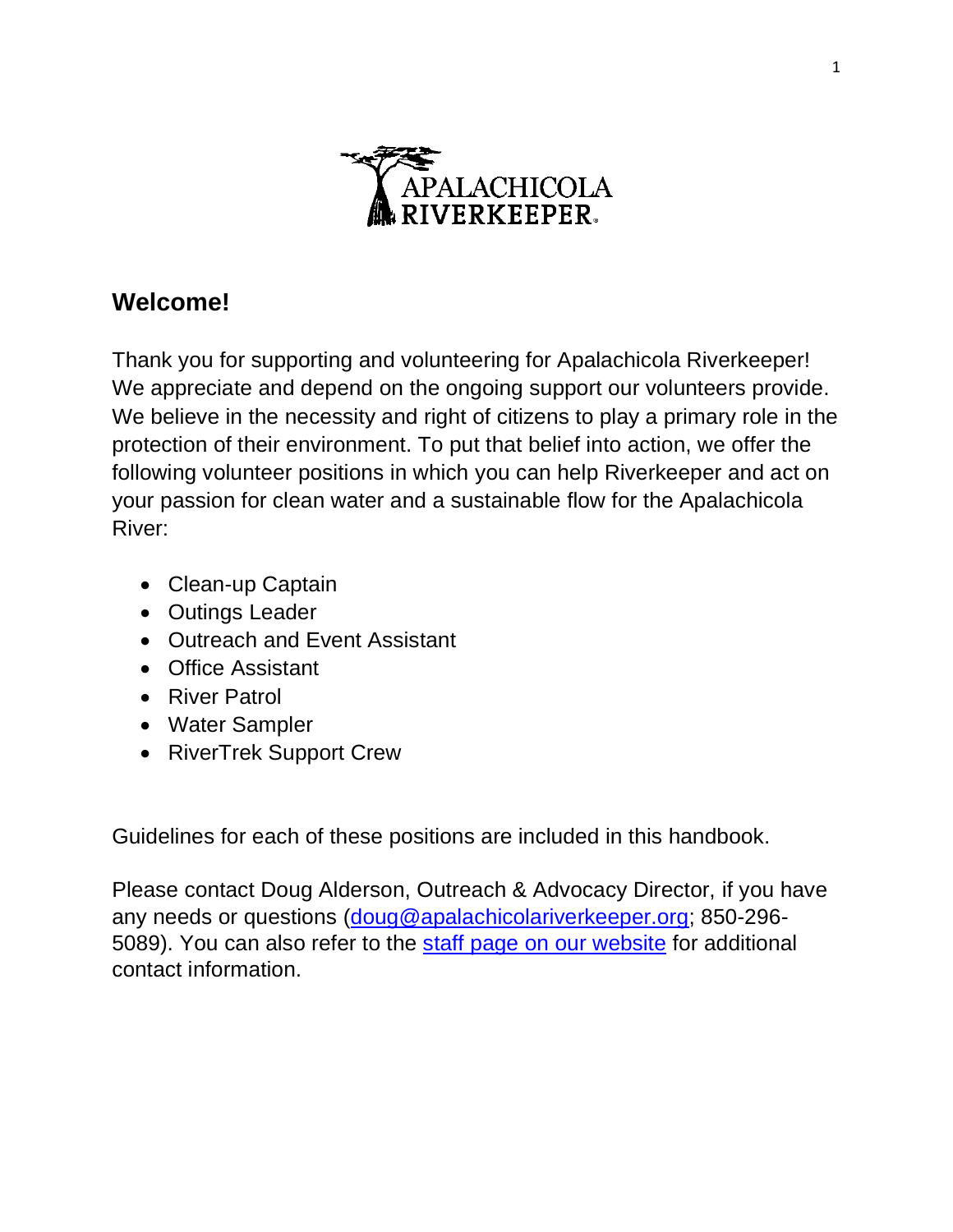

# **Volunteer/Intern Policy**

Volunteers are critical to the success of Apalachicola Riverkeeper and are essential to our success. A volunteer or intern is anyone who, without compensation or the expectation of compensation, performs a task at the direction of and on behalf of the organization. Volunteers will be extended the right to be given meaningful assignments, the right to be treated fairly, and the right to effective supervision. In return, volunteers shall agree to actively perform their duties to the best of their abilities and to remain loyal to the goals and procedures of Apalachicola Riverkeeper.

### **Initial Screen and Assessment**

Prospective volunteers are required to complete an application form for consideration in the volunteer/intern program. Prior to being assigned or appointed to a position, all volunteers will be interviewed to ascertain their suitability for, and interest in, a position. The interview will offer the opportunity to learn more about the prospective volunteer and give the prospective volunteer the opportunity to learn more about the organization. Volunteers will also be given the opportunity to ask any questions they may have about the position.

### **Orientation and Training**

All volunteers will receive a general orientation on the nature and purpose of the organization, all pertinent policies and procedures, and to the work to which the volunteer has been assigned. Volunteers will receive specific training to provide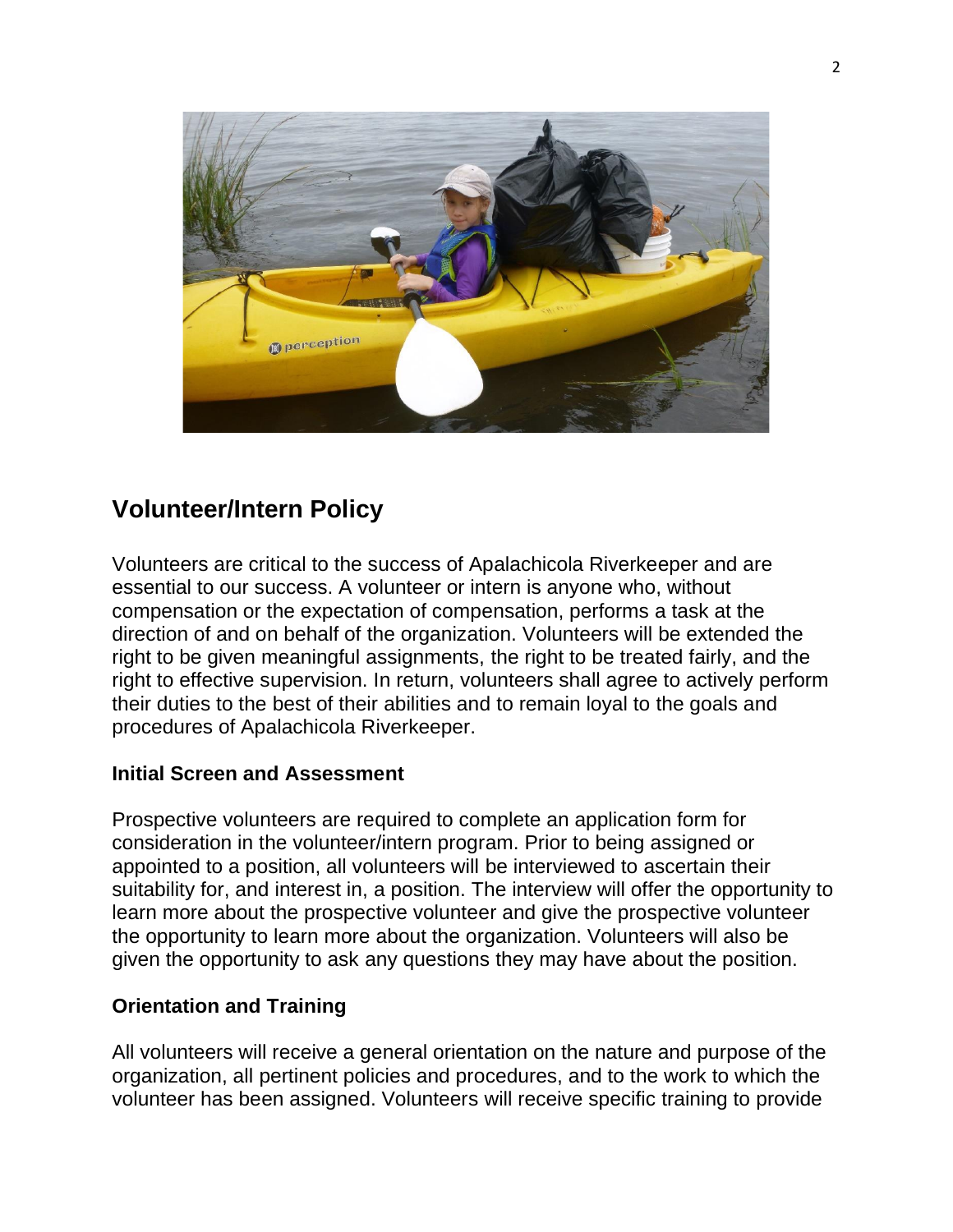them with the information and skills necessary to perform their volunteer assignment.

### **Supervision**

Every volunteer will have a clearly identified supervisor who will be responsible for support and direction. The supervisor will be responsible for the management and guidance of the work of the volunteer and shall be available to the volunteer for consultation and assistance. Volunteers shall receive periodic evaluations to review their work and progress. Evaluations will include an examination of the volunteer's performance of position responsibilities and a discussion of any suggestions the volunteer may have concerning the position or volunteer program.

### **Recognition and Opportunities for Advancement**

Exemplary volunteers will be made aware of other volunteer opportunities available for which they may be interested in participating and will be given opportunity for advancement for other volunteer positions.

### **Record of Volunteer Hours, Attendance and Punctuality**

Volunteers must be accountable to uphold their commitments to volunteer at established times/places. Volunteers should do their best to be present and on time for each event or activity for which they are scheduled. If you know that you will be late or absent, please contact the person in charge of the event at least 24 hours before you are expected to come or as soon as possible so that alternate plans can be made.

### **Standard of Conduct**

When volunteers are working on behalf of Apalachicola Riverkeeper, each individual serves as a visible representative of our organization. Please be sure your dress reflects a clean and neat appearance. The lasting impression that volunteers make on those they serve and work with reflects directly on all staff, volunteers and board members. All words and deeds should help build our volunteer program and its reputation for quality.

Although we do our best to provide safe conditions for our volunteers, we count on volunteers to be the best protector of their own personal safety. Volunteers should always be aware of where they are and what they are doing. Volunteers should pay particular attention to safety instructions and proper equipment use. Volunteers should speak up if they have a safety concern and report any injuries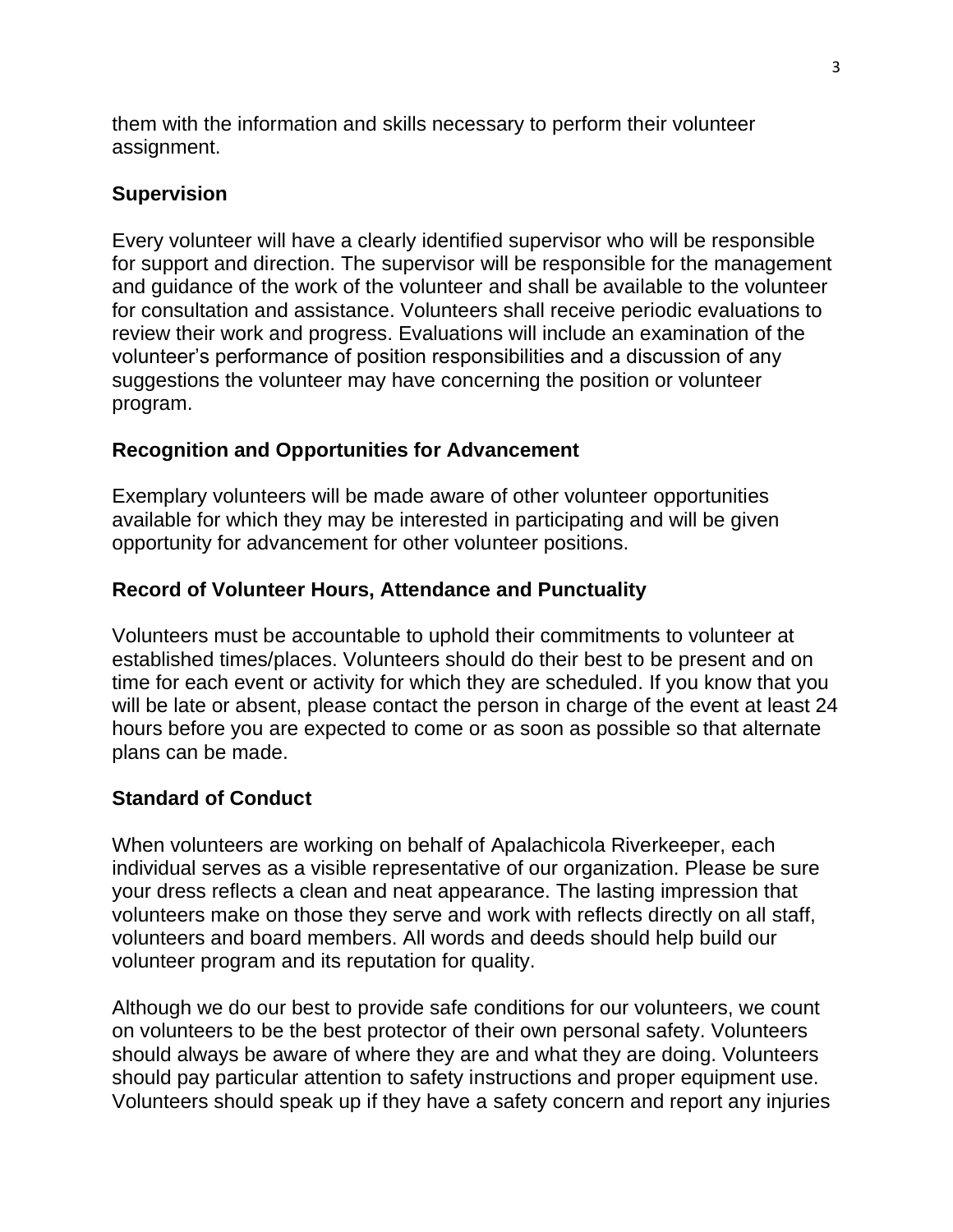to the person in charge as soon as possible.

#### **Grievance Procedure**

Volunteers and staff are expected to act professionally and in accordance with their position descriptions. Should a volunteer have a grievance concerning their work environment, they should report it promptly to their supervisor or the Executive Director. Every effort will be made to achieve speedy and effective resolution, and all complaints will be treated confidentially. Confidentially may not be guaranteed for complaints involving sexual harassment or child abuse.

#### **Discontinuation of Volunteer Service**

If you wish to leave your volunteer service for any reason, please contact your supervisor or the Executive Director so that appropriate arrangements can be made. As a volunteer, you have the right to terminate your volunteer service for any reason. Apalachicola Riverkeeper reserves the same right.

#### **Confidentiality and Conflict of Interest**

As a volunteer at Apalachicola Riverkeeper, you may have access to confidential information. It is also the policy of Apalachicola Riverkeeper to avoid potential and actual conflicts of interest in all our efforts. Volunteers will receive a copy of this policy at their initial orientation. Volunteers will be asked to complete and sign the confidentiality and conflict of interest statement.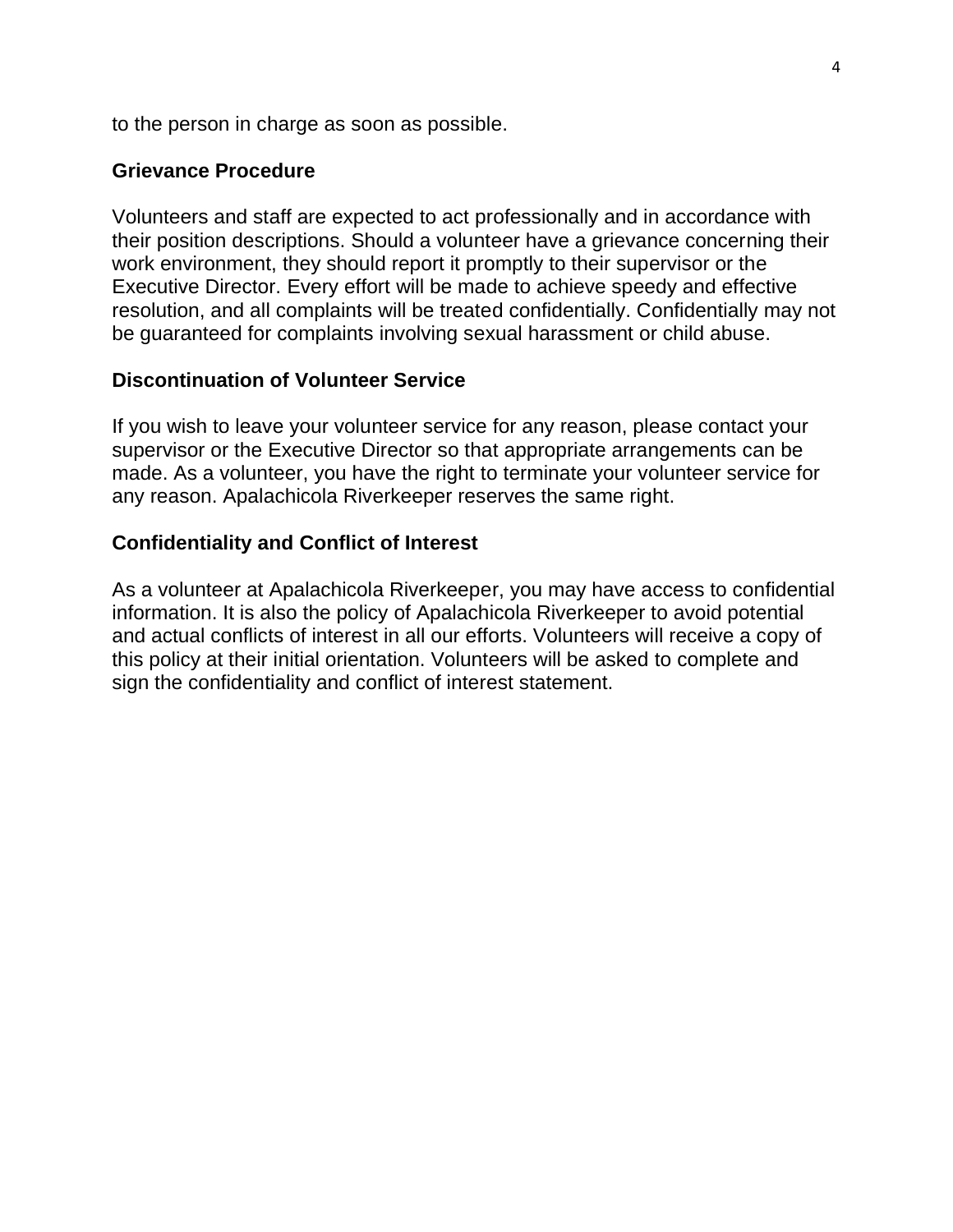

# **Volunteer Cleanup Event: Site Captain Leader Checklist**

Name of Cleanup: .

Date of Cleanup: .

Site Captain Cleanup Instructions

Supplies:

- Water bottle for you!
- □ Gloves
- □ Bags
- □ Hand sanitizer
- □ First Aid Kit
- □ Bug spray
- Cleanup Waiver
- □ Community Service Slips if applicable
- $\Box$  Pen
- Membership Envelopes
- □ Sharp Objects Box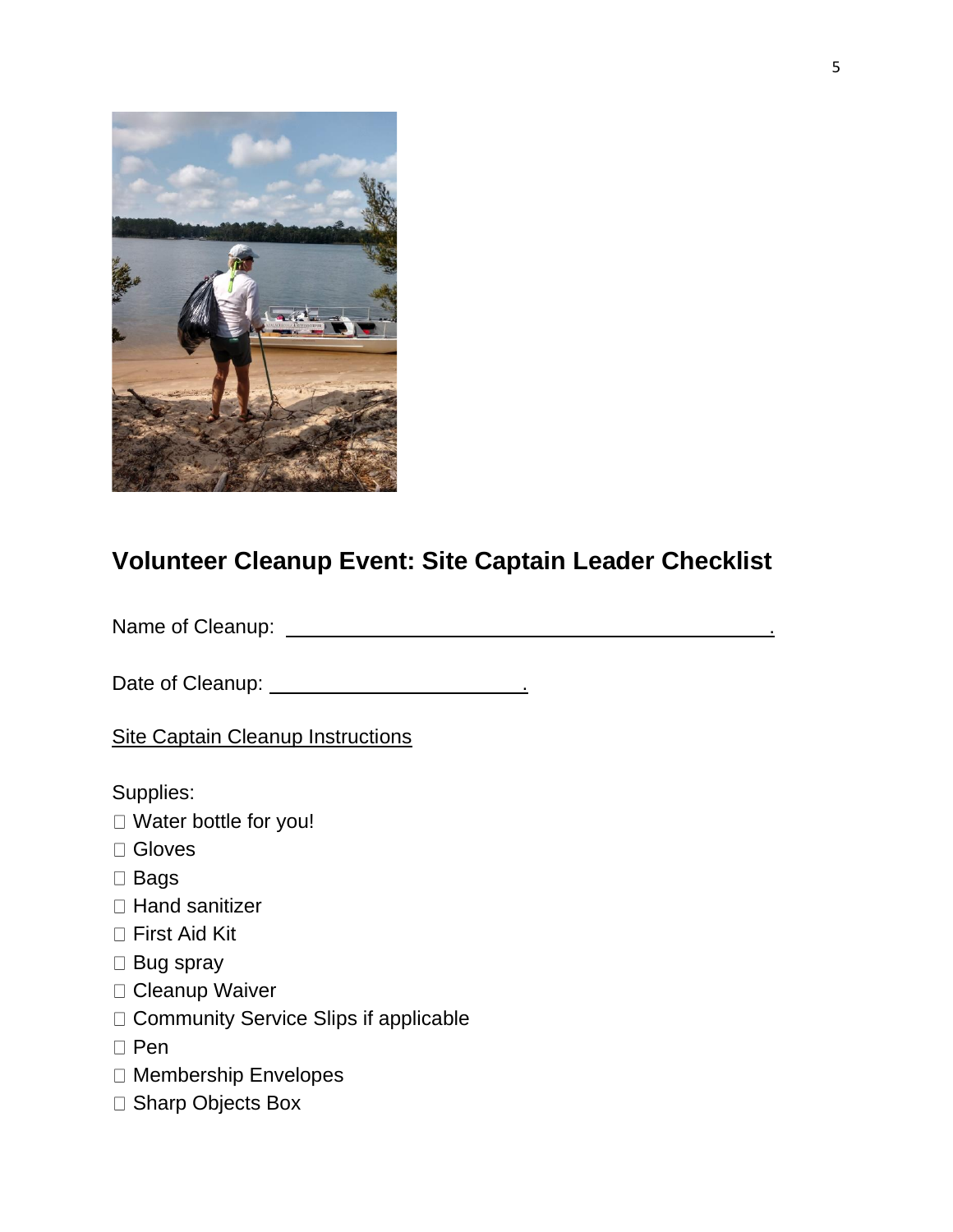Get onsite early and set up your area. Table/tent if needed, then lay out the signin sheet, bug spray, bags & gloves, sharp objects box. Keep the first aid kit and other emergency items on hand but not available.

Walk the area to scope out the distance, look for trash centers, tires, and identify where people will likely want to go first. Find hazards like rocks, tree stumps, or other things to point out to volunteers.

As people begin arriving, make sure they have signed in and let them know how long before you do a brief safety talk and send them on their way.

General Discussion and Safety Talk: Once your group is assembled, begin the talk.

Introduce yourself and anyone who is helping you

Thank everyone for taking the time to come out and do such important work on behalf of the river. Go over some basic facts about the river basin.

"Has anyone ever heard of Apalachicola Riverkeeper? Do you know what we do?" Go over Riverkeeper information sheet if necessary.

Can anyone tell me what you think the most common trash item is that you will likely find today? Cigarette Butts, do not biodegrade, can last in the river for up to 25 years. One butt pollutes up to 25 gallons of water, so it can create toxic conditions for fish, so please pick them up.

What are some other common items? Fishing Line – becomes ingested by bird and tangles fish and other marine mammals.

Styrofoam and Plastics – never go away, only get smaller and smaller being ingested by birds, turtles and marine mammals, act like plankton floating in our waterways but are not digested and add weight to aquatic life that eventually kills them.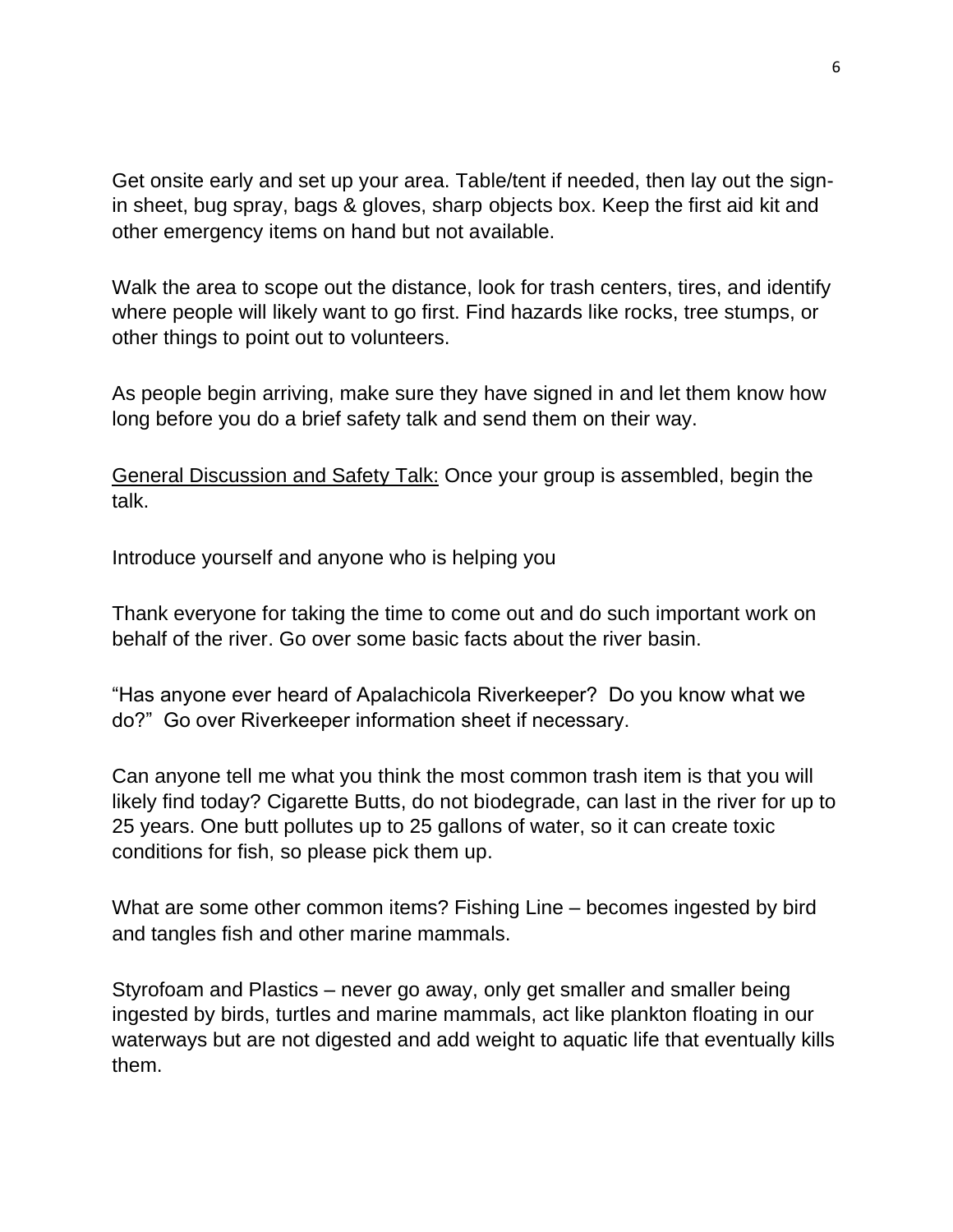Broken Glass or other sharp objects – DO NOT PICK UP broken glass or sharp objects because they can tear through and break the bag and possibly cut you or others. Leave on the ground or bring to me to put in the sharp objects box.

Safety Precautions – (Only use when in areas this may be necessary!) Tires – whether submerged or just lying on the ground, kick tires before handling them. Tires are disposed of separately from the rest of the trash. Rocky/RipRap shoreline – Tap each rock to check for how secure it is before stepping onto it with your weight. Grass above 1 foot – Watch for critters. You may want to use a grabber and avoid stepping into areas with thick tall grass.

When you have filled a bag, please tie tightly and bring to the place you specify.

Tell volunteers how long the cleanup will be and when you are stopping.

We want to thank you for helping us protect the river and bay today. BE SAFE! GO CLEAN!

## Site Captain Tasks Pre-Cleanup:

- 1. Set up the area. Bags, Gloves, Tools and Waivers
- 2. Walk the area to locate known hazards and trash

3. Designate Area where trash bags should go. Preferably, near a public trash can, but not blocking any roadways or pedestrian areas. If there are no public trash cans, then find a landmark you can describe to the city. Good examples are electricity poles which all have a number on the side. Make sure wherever your pile is, it is easy for Waste management to reach it but does not block any regular traffic. It could be up to 6 days before the trash pickup occurs.

4. Give safety talk and begin!

### During Cleanup:

1. Keep trash bags piled together. In a nearby pile, stack tires. In a nearby pile, stack other large objects. In another pile, stack natural debris like limbs and weeds. DO NOT pile these items together! Each has its own trash pickup with a separate part of Waste Management.

2. Take Pictures!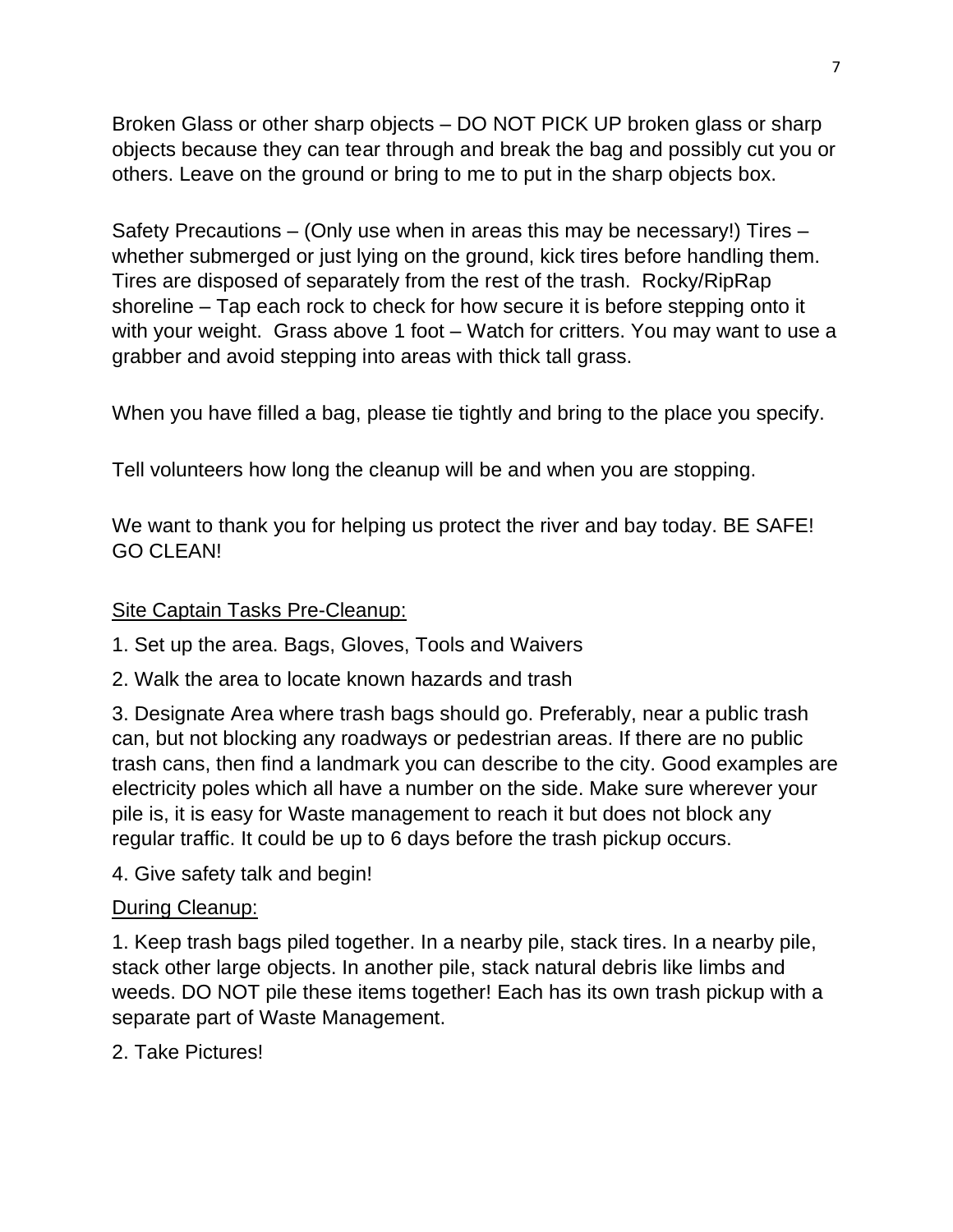3. Help people who have found sharp objects dispose of them in the sharp objects box

Post Cleanup:

1. Count trash bags, tires, and list large objects in a space on the waiver/sign in sheet.

2. Make sure all volunteers signed the waiver and count the number of volunteers to ensure they match the initial count.

3. Gather everyone at the designated time and ensure all trash bags are tied securely and piles are separate and take a group picture.

4. Submit the scanned signed waivers to

riverkeeper@apalachicolariverkeeper.org along with totals of each item within two business days of the cleanup if possible.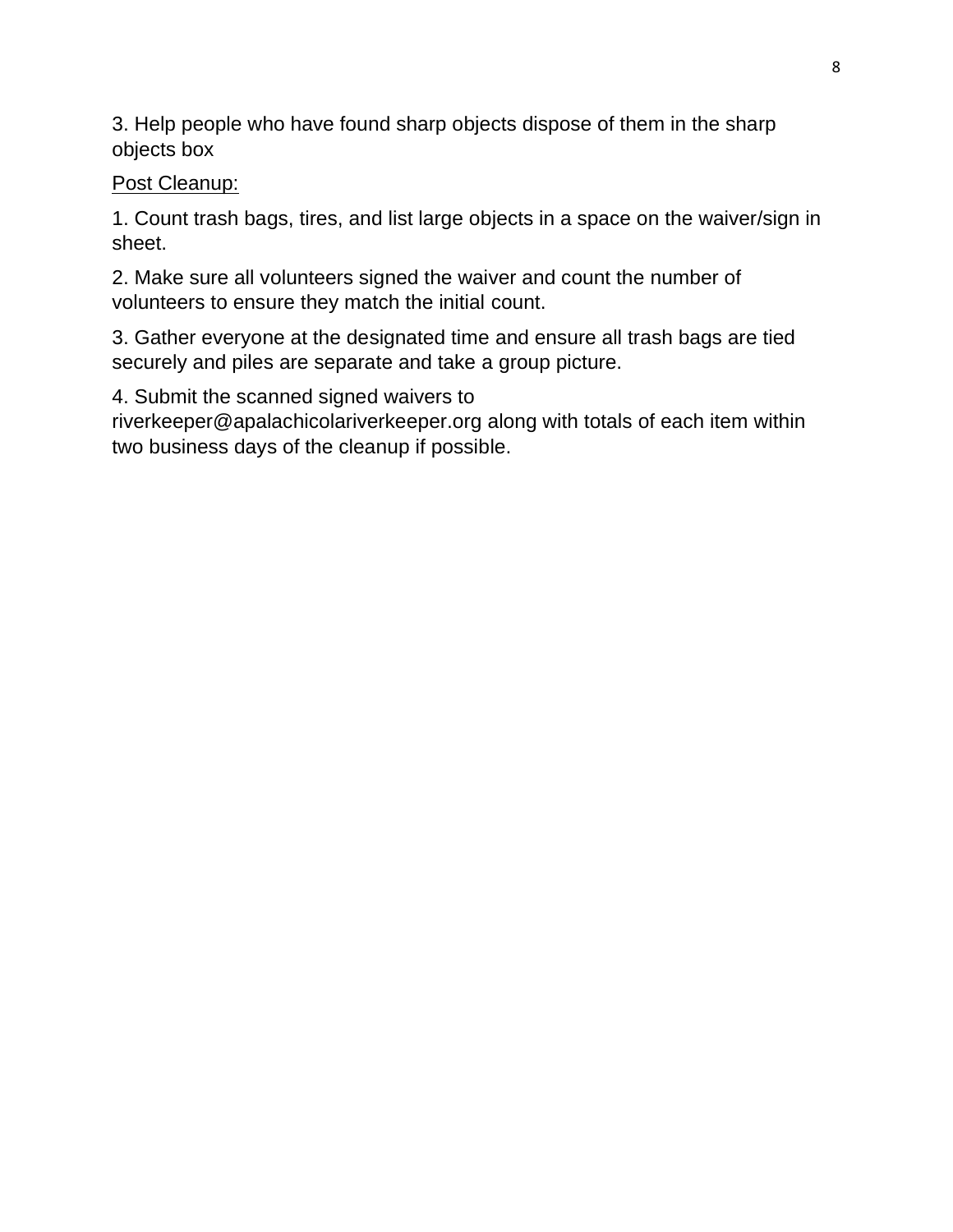

# **Outings Leader Guidelines**

### **Kayak Trips**

Thank you for volunteering to be a trip leader for Apalachicola Riverkeeper. Since you have already attended other Riverkeeper outings, you are likely aware of how we do things, but this checklist may come in handy. Most likely, you will be assisting an Apalachicola Riverkeeper staff member, so some of this will be taken care of ahead of time.

Participants are asked to sign up for an eco-educational outing by Thursday before the weekend outing. Most outings are on either a Saturday or Sunday. Therefore, the final sign-up sheet should be available on Thursday evening or Friday morning before the outing. If kayaking, it should be known by then how many people need loaner kayaks and how those will be transported.

Before the trip, it is important to view the weather forecast for the anticipated outing and cancel or postpone in case of dangerous weather. The same is true regarding flood conditions on the river. For Apalachicola River outings, refer to the Apalachicola Blueway webpage for access and mileage information: [http://apalachicolariverkeeper.org/apalachicola-river-blueway/.](http://apalachicolariverkeeper.org/apalachicola-river-blueway/)

We primarily use these two gages for river conditions:

Chattahoochee USGS gage: [https://waterdata.usgs.gov/nwis/uv?site\\_no=02358000](https://waterdata.usgs.gov/nwis/uv?site_no=02358000)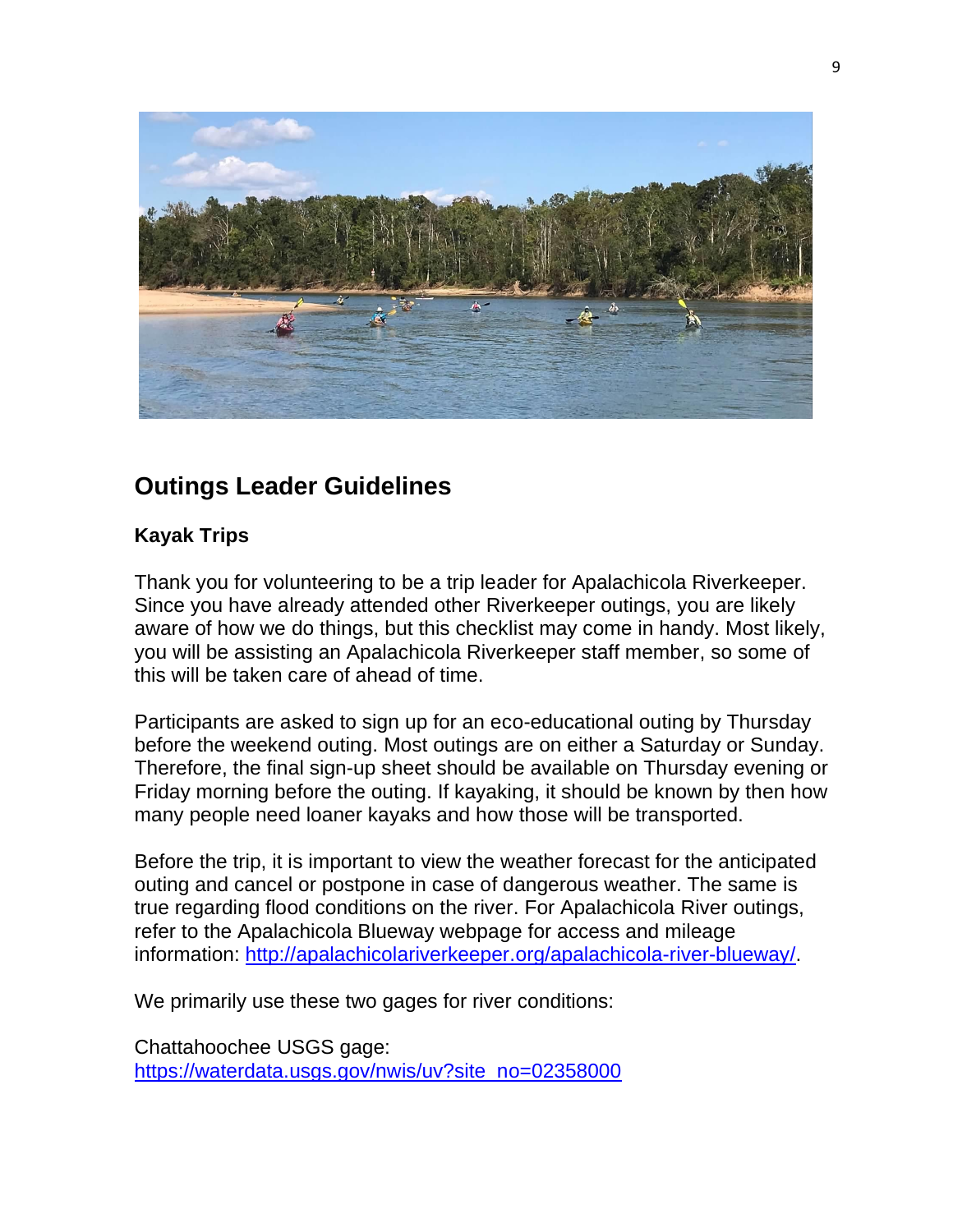Blountstown USGS gage: [https://waterdata.usgs.gov/nwis/uv?site\\_no=02358700](https://waterdata.usgs.gov/nwis/uv?site_no=02358700)

If the Chattahoochee gage is below 44 feet, then numerous sandbars will be exposed above Wewahitchka for rest and lunch breaks. If the river is approaching 60 feet and rising on the Chattahoochee gage, then the trip should be cancelled or postponed due to safety concerns. A side creek such as Graham Creek might be a better option.

Gauging group experience:

Ideally, there is one experienced trip leader for every five participants to ensure proper safety. Since there may be beginners in the group, kayak groups should be capped at 15 assuming there are at least three experienced trip leaders. Most groups number 10 or below.

Participants are instructed to bring:

- A trip donation (cash or check) or they can donate via [credit card](http://apalachicolariverkeeper.org/donate-now/) or [PayPal.](http://apalachicolariverkeeper.org/donate-now/)
- Drinking water, snacks, or lunch
- Hat, sunblock
- Change of clothes suggested.
- Dress to get wet. No jeans or boots. Avoid cottons as much as possible.

Each trip leader should bring:

- Tow belt
- Extra paddle
- Cell phone
- First aid kit
- Set of extra clothes in dry bag such as sweatshirt and pants that would fit a variety of sizes in case someone falls in
- Fxtra water and snacks

Trip leaders should show up at the launch location a half hour to 45 minutes to ahead of time to unload boats, evaluate water conditions, and go over the trip. A lead person and sweep should be designated.

Once the group arrives: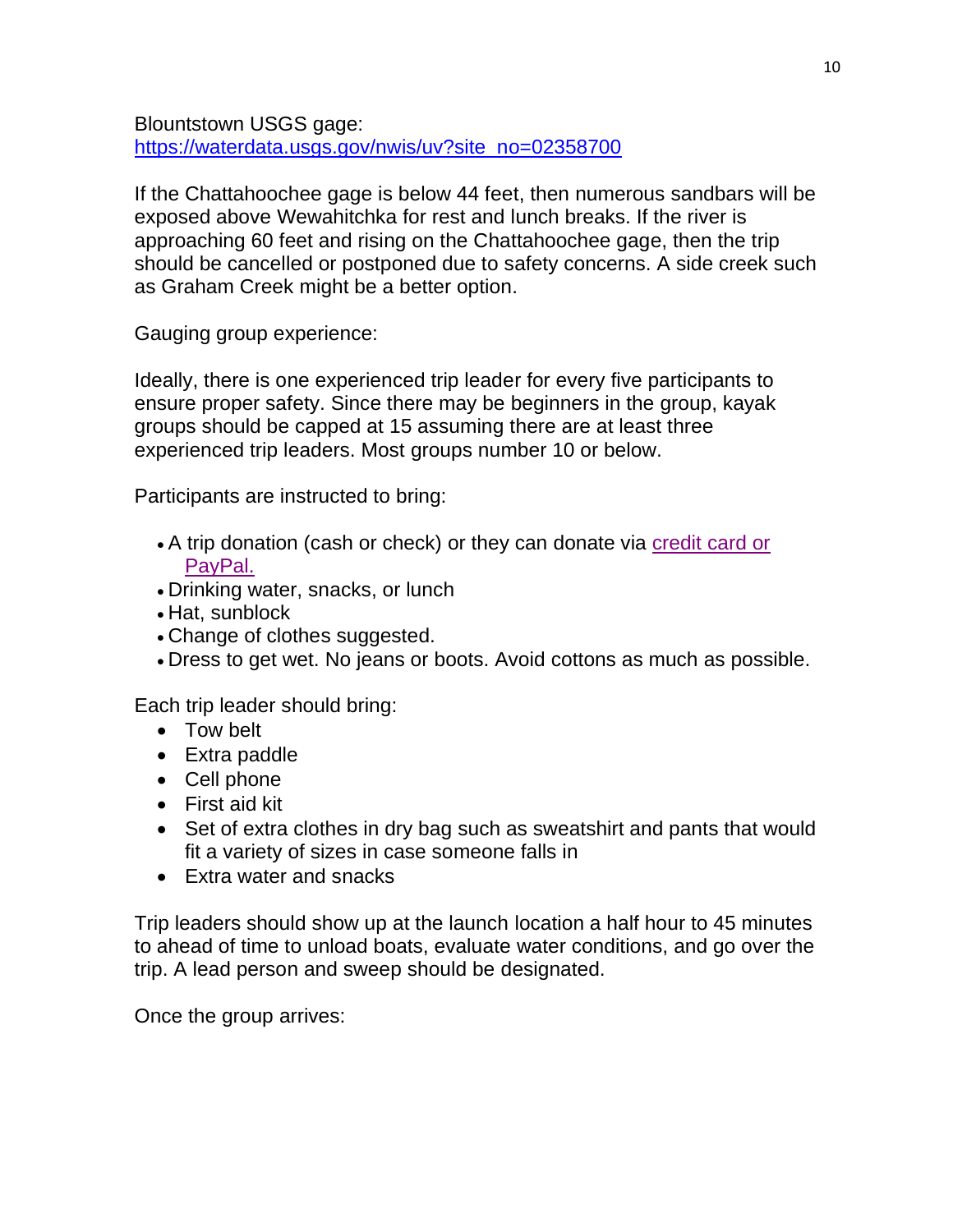- Gather them together, do introductions and go over planned trip. If there is a shuttle, go over shuttle logistics and do shuttle before continuing group discussion.
- As an icebreaker, ask each person one wildlife species they would like to see on the trip.
- Cover facts about the Apalachicola Basin and quiz the group with some fun questions. Briefly summarize the work of Apalachicola Riverkeeper. Collect donations.
- Emphasize that life jackets must always be worn when on the water and ensure that each person's jacket is snug.
- Ask the group stay together and stay within shouting distance. Don't go ahead of the lead boat or drift behind the sweep.
- Pass out snacks.
- Coordinate the order of launching.

## **Hiking Trips**

For hiking trips, Torreya State Park and the Garden of Eden Trail are the two primary options. There are also nature trails in Chattahoochee parks that might work along with a hike during low water on water management district lands below Bristol (Todd Engstrom is best source of information for this area).

Each trip leader should bring:

- Cell phone
- First aid kit
- Extra water and snacks
- Bug repellent
- Powdered Sulphur if deemed necessary for chiggers and ticks

Trip leaders should gather 15-20 minutes before the designated time to go over trip logistics.

Once the group arrives:

- Gather them together and do introductions. Point out the hike leader and sweep person and instruct people to stay between the two. If warm weather, tell people to be watchful of snakes, ticks, and poisonous plants.
- As an icebreaker, ask each person one wildlife species or unique plant they would like to see on the trip.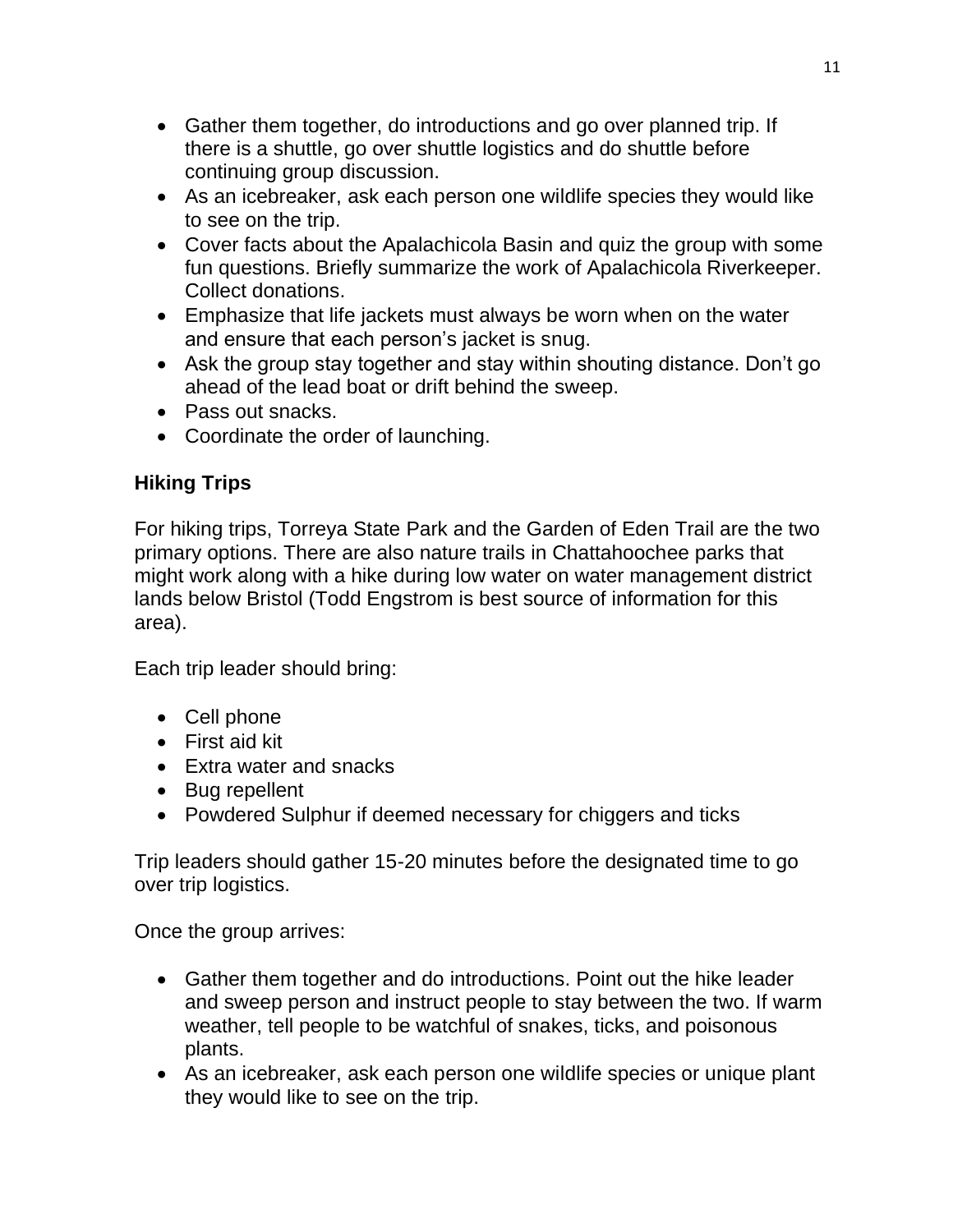- Cover facts about the Apalachicola Basin and quiz the group with some fun questions. Briefly summarize the work of Apalachicola Riverkeeper. Collect donations.
- Once on the hike, the trip leader should frequently pause and look back and make sure the group is keeping up okay.
- Take frequent stops to drink water and point out such things as unique plants, animals or animal tracks, and ecological facts about different habitats.
- Stop at a place for snacks or lunch.



## **Outreach & Event Instructions**

Thank you for volunteering to help staff our outreach table! Below are instructions for setting up the booth at an event!

#### Tent Canopy Setup (if needed):

Remove tent from zippered case. Setup can be difficult for one person but is easier with someone on each leg corner and everyone pull the legs away from the center. Sometimes you can ask a neighbor or the event volunteers for assistance. Push the red buttons to loosen and lock the different parts. If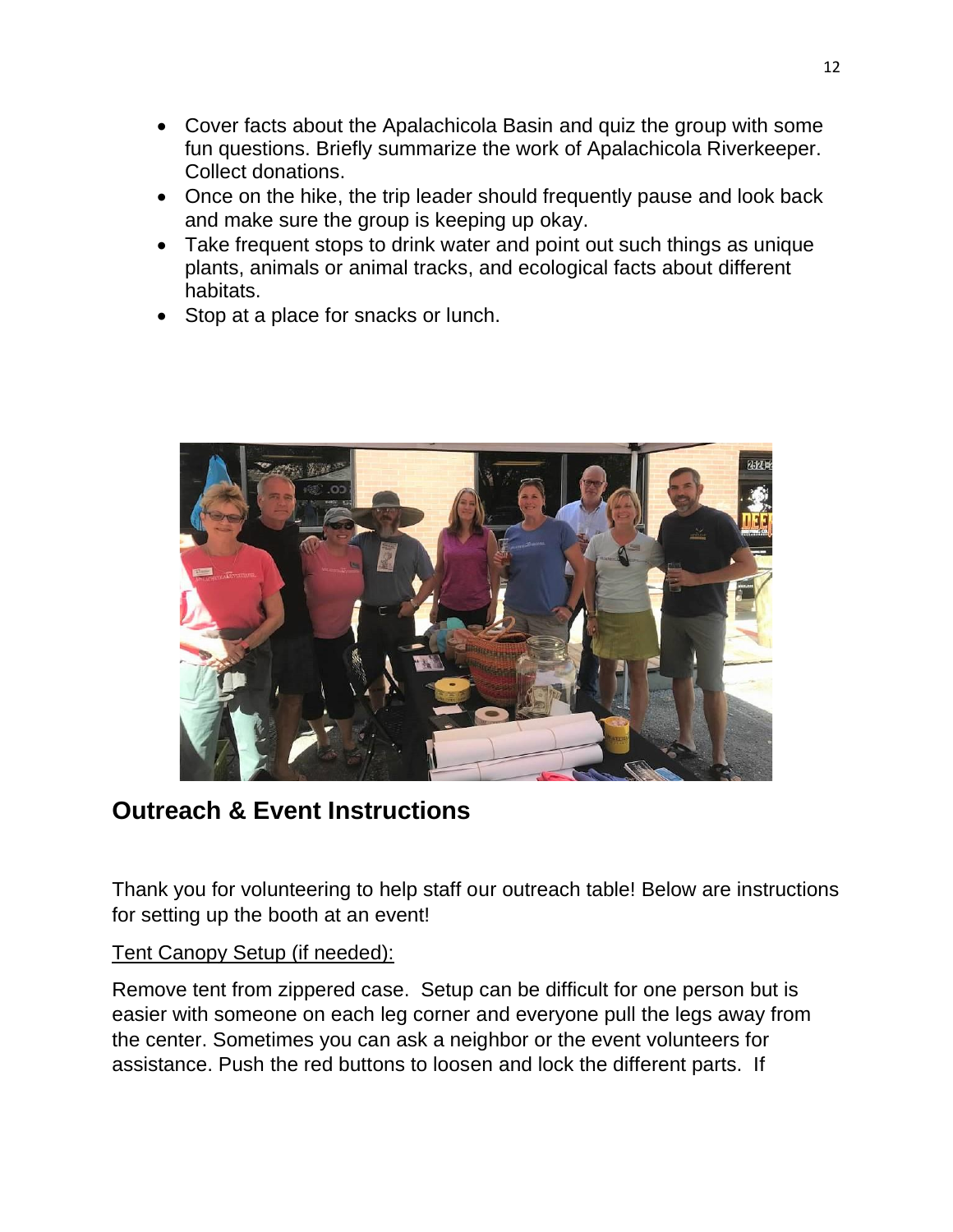conditions are windy, each leg of the canopy must be attached to one of the weights to keep it grounded.

### Booth Materials Set Up:

Next place the table at the front of the booth and cover with tablecloth. You may need weights or blue plastic clips for use on windy days.

The camp chairs can be used during slack time, but please stand up when someone approaches and during busy times. Do not stand behind the table since it creates a barrier. Instead, stand off to the side or at a front corner to engage passersby. Do not be aggressive but smile and be friendly.

Be sure to set out our donations jar. Make sure the jar is "seeded" with \$2-3 just to get things going.

Please wear a volunteer nametag and return it after your shift.

#### Guest Interaction:

Start by asking if they are familiar with Apalachicola Riverkeeper and then tell them about us – that we are a non-profit advocate working for the health of the Apalachicola River and Bay. Mention that we are funded totally through memberships, donations, and grants – we receive no government funding – and memberships are tax deductible.

Encourage visitors to add their email to the clipboard if they would like to receive further information and mention our Website and Facebook page.

### If they are interested in becoming a member:

We have membership envelopes to sign up new members or if anyone wants to take one home. Have them check off which membership level and make sure they fill out name, address, and credit card info section. Make sure to get a legible phone number. If they pay cash, put cash inside the envelope and seal it.

#### Selling Merchandise:

If we are selling merchandise (shirts, ball caps, etc.) we can take cash, checks or credit cards. You can use the membership envelopes and have them fill out their information and just write down on envelope if it was shirt, ball cap, etc.

#### River Issues:

Feel free to discuss some of the issues facing the river, such as water withdrawals, and use our literature for more information. Please do not engage in a debate, however.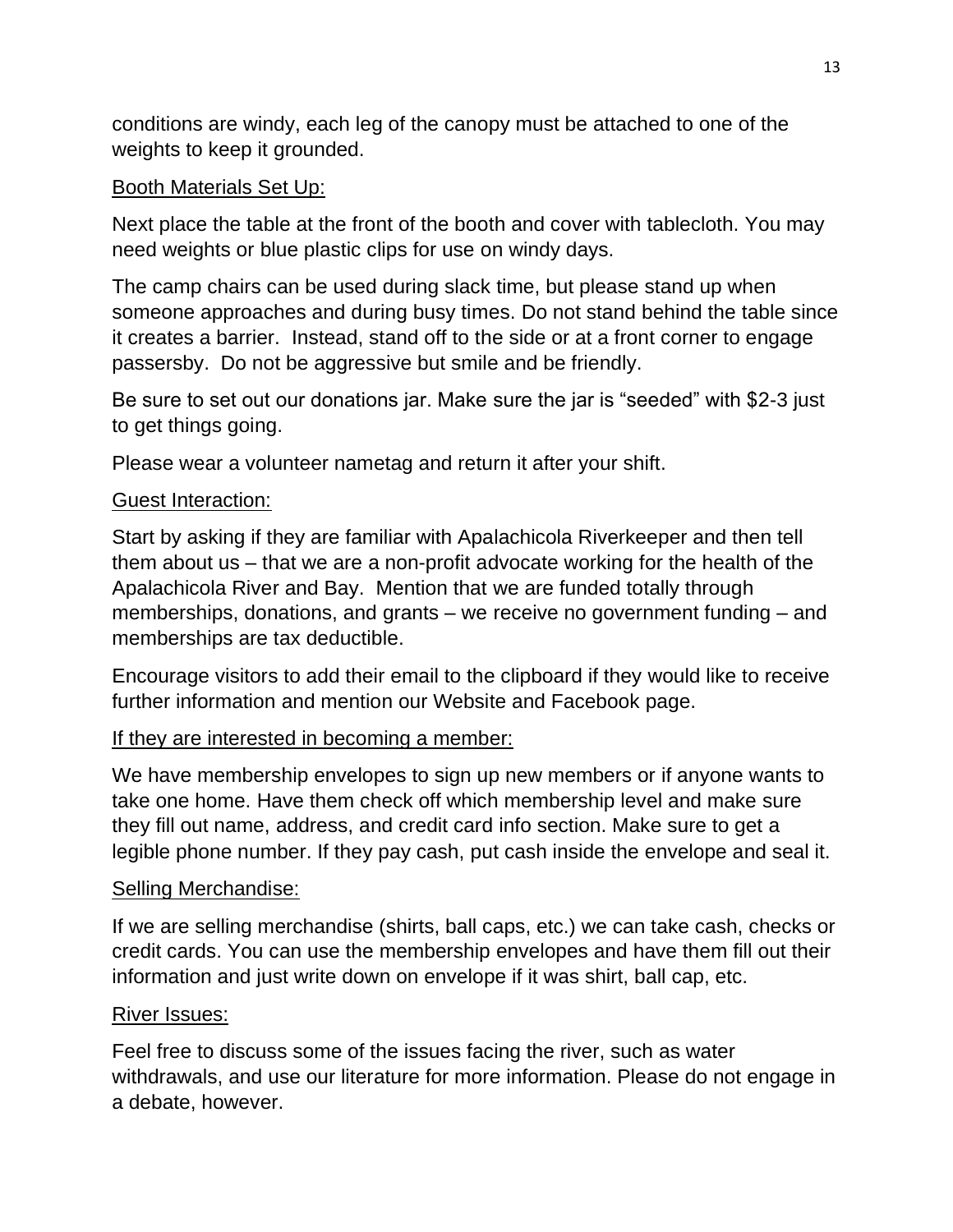If you feel uncomfortable discussing any of the issues, tt is okay to say that you are a volunteer and don't know and tell them they can visit the website and you can hand them a fact sheet as well.

### Booth Breakdown:

At the close of the event, please pack up all the materials carefully so nothing is damaged.

Again, ask for assistance with taking the canopy down. If you are taking the booth materials with you, coordinate to drop off at office or with a staff member.

If you bring your camera, be sure to send photos as the event is going on. We love to post on Facebook the hard work our volunteers do for us!!

# **Office Assistant**

If you are interested in working in Apalachicola Riverkeeper's office, check with staff to see what duties might need to be done (or they might contact you). These duties may include:

- Clerical assistance such as putting labels and stamps on postcards and inserting letters in envelopes.
- Preparing copies of educational materials and organizing materials for outreach activities.
- Organizing t-shirts or other merchandise and tidying up the supply cabinet and sweeping the floor.
- Covering the office by greeting visitors and answering phones if staff must be out.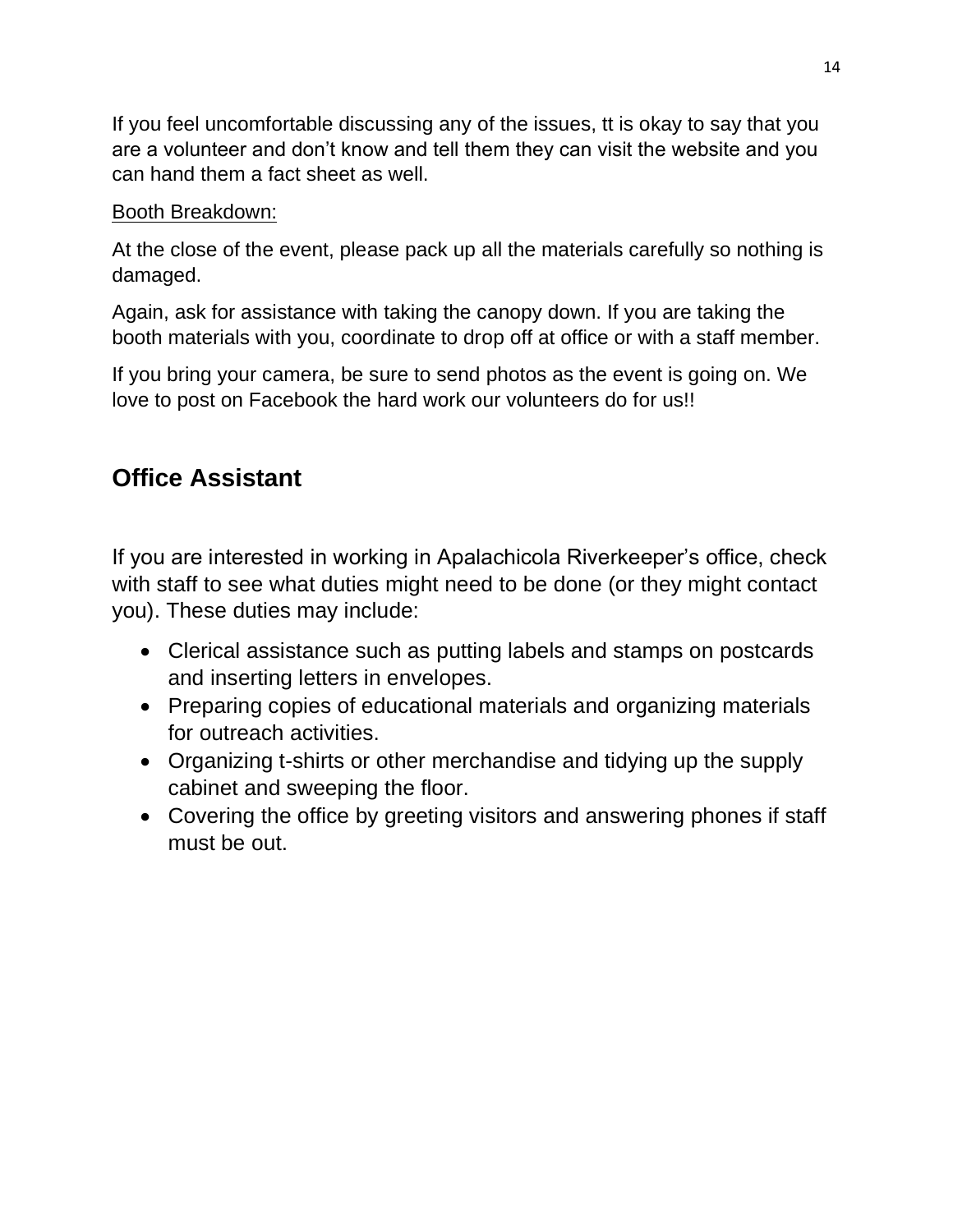

## **River Patrol Volunteer**

Thank you for expressing an interest in helping Apalachicola Riverkeeper to monitor our River and its tributaries. Because the Apalachicola River is 107 miles long and its sub-basin is Florida's largest forested floodplain, covering 144,000 acres, it is extremely difficult for Apalachicola Riverkeeper to monitor the entire River basin. The River Patrol helps us assist regulators by monitoring our waterways, identifying potential problems and regulatory violations, and reporting them to the appropriate regulatory agency. Without the River Patrol, many problems would go unnoticed and unresolved.

If you want to begin your volunteer service as a member of our River Patrol, please carefully read and agree to abide by the policies and terms of the volunteer agreement before you commit yourself to this important program.

To join the River Patrol, let the Outreach & Advocacy Director know what sections of river and/or adjoining waterways you wish to patrol. If you have any questions about the policies, procedures, or how to properly complete the Log or the River Patrol Incident Report, we are available to assist you. We are hoping that River Patrol members can resolve most problems without requiring the assistance of Georgia Ackerman, the Riverkeeper. This will allow Georgia to focus her attention and energy on the most critical problems and issues involving the health of the Apalachicola River. With the help of volunteer River Patrol members, we can effectively identify and address more problems affecting our waterways without compromising our limited resources.

Please, use the agency contact information that is provided to report problems and to follow up with the appropriate agency representative until the problem is properly addressed and resolved. Although we ask that you make every effort to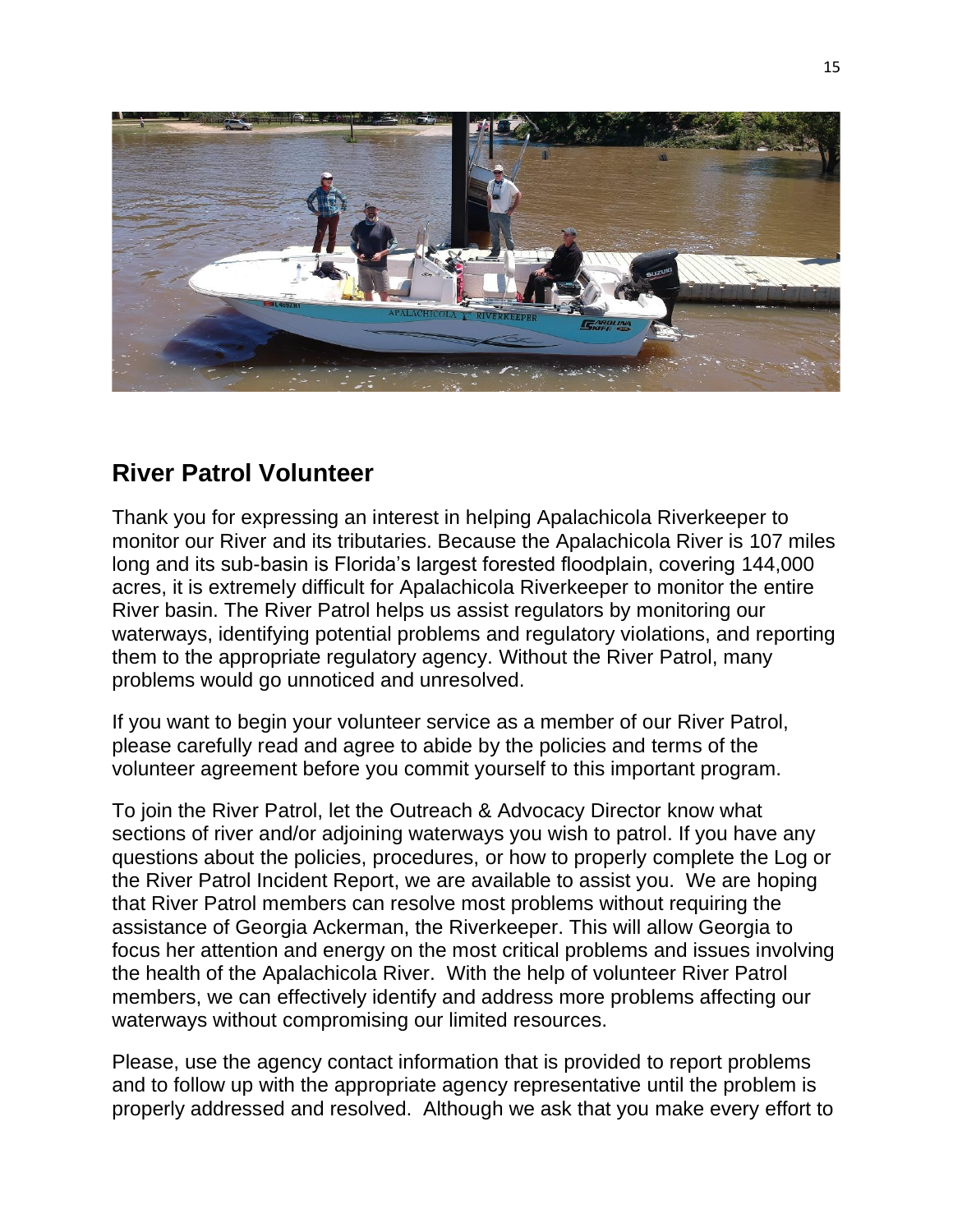personally resolve issues that you may encounter while on patrol, we are available to assist you if the effort becomes too time consuming or the problem is significant enough to require our involvement.

Thanks again for your support of Apalachicola Riverkeeper and your commitment to the health of the Apalachicola River and its tributaries.

## **How to Report an Incident**

If you have any questions, call or email the Outreach & Advocacy Director.

- 1. DOCUMENT
	- Take a photo
	- Get a GPS coordinate and/or a location based on bridges, roadways, businesses, etc.
	- Fill out a River Patrol Incident Report (supplied to you upon volunteering)

## 2. CONTACT THE PROPER REGULATORY AGENCY

- Use your phone list to locate the proper contact
- Get a case number or some documentation of what you report
- Ask how to follow up on the complaint. When? Who?
- Notify the Outreach & Advocacy Director that you have filed a River Patrol Incident Report. Follow-up on your case per agency instructions.
- Document follow-up and final resolution of the incident
- If you are unable to continue or believe the incident you observed is serious enough to warrant the immediate attention of the Riverkeeper and are UNABLE to contact the Outreach & Advocacy Director, contact the Riverkeeper office (850-653-8936).

## 3. RECORD KEEPING

- Keep a record of the River Patrol Incident Report
- Log and report to the Outreach & Advocacy Director

## APALACHICOLA RIVERKEEPER POLICY FOR RIVER PATROL MEMBERS

1) All River Patrol members shall be current members of Apalachicola Riverkeeper.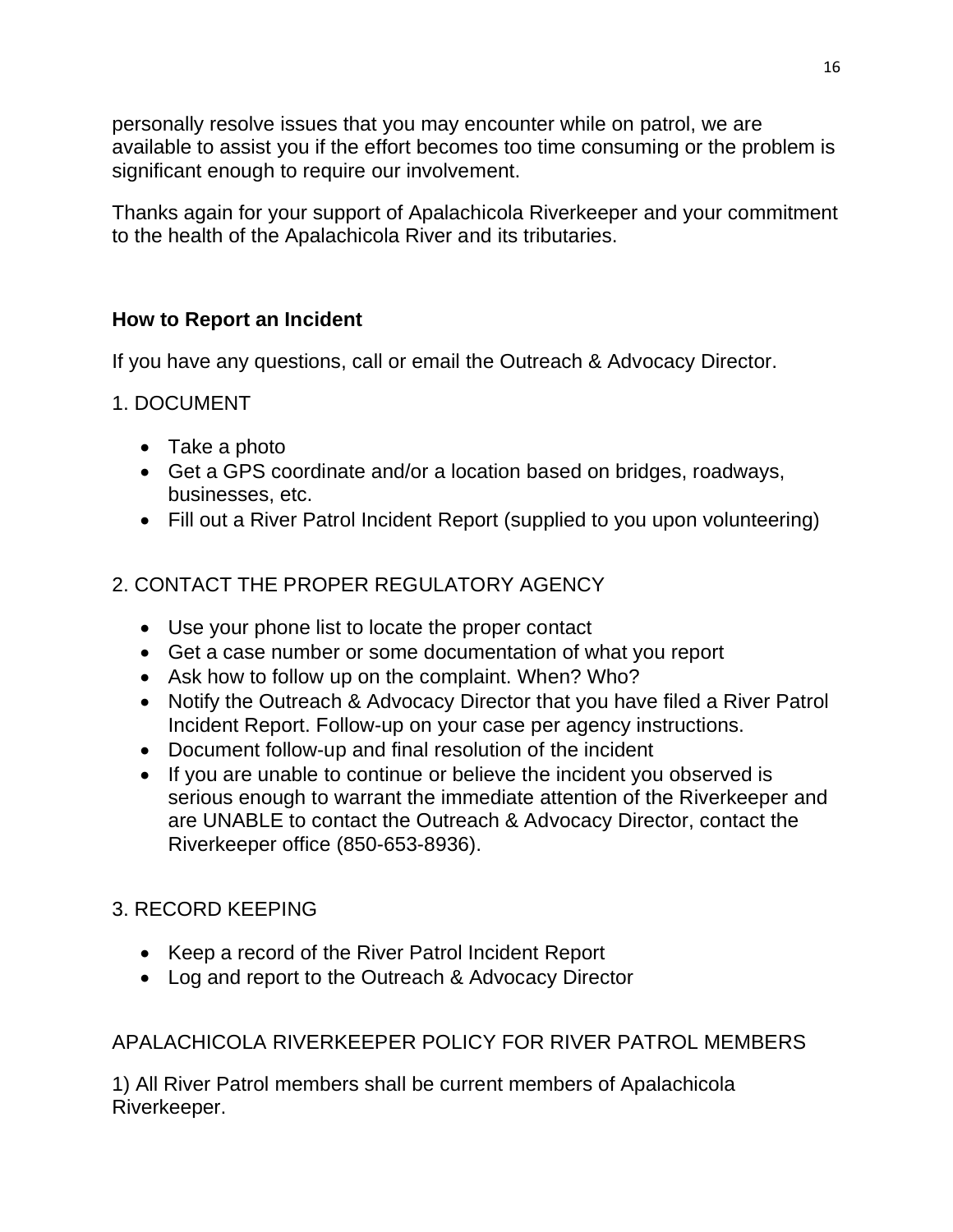2) River Patrol members are volunteers, will not be paid for their services, and assume their own personal risks and liabilities while performing River Patrol duties and activities.

3) River Patrol members will not be reimbursed for voluntary and personal expenses. These include boat time, fuel, insurance, etc. Any purchase beyond normal boat expenses may qualify for reimbursement if the purchase is preapproved by the Riverkeeper Executive Director and/or Board of Directors and is within the approved budget of Apalachicola Riverkeeper.

4) River Patrol members must read and sign the Volunteer Agreement and will be expected to abide by Riverkeeper policies and all provisions contained in the Volunteer Agreement.

### APALACHICOLA RIVERKEEPER OPERATING POLICY

Apalachicola Riverkeeper will attempt to address any violation of existing laws regarding water quality violations and habitat destruction in the Apalachicola River Watershed. Apalachicola Riverkeeper will generally follow the following sequence:

1) River Patrol members investigate a perceived or actual problem, including data collection if necessary, to determine the magnitude and potential source. Photo documentation should be obtained if possible.

2) Report the incident to the proper local, state, or federal regulatory agency. Follow up to determine if the situation has been resolved.

3) If a violation appears to be continuing or willful, Apalachicola Riverkeeper will use all legal means at its disposal to correct the situation. These steps may include contacting both elected and appointed government officials, notification of press and other public media and filing lawsuits to obtain a remedy.

In general, Apalachicola Riverkeeper will exert its influence at public hearings and/or meetings, and with regulatory agencies to improve legislation and enforcement to protect our streams and rivers.

Apalachicola Riverkeeper will devote much of its energies to educating citizens about the problems facing our watershed and to possible solutions to these problems.

#### **Where to Report a Violation**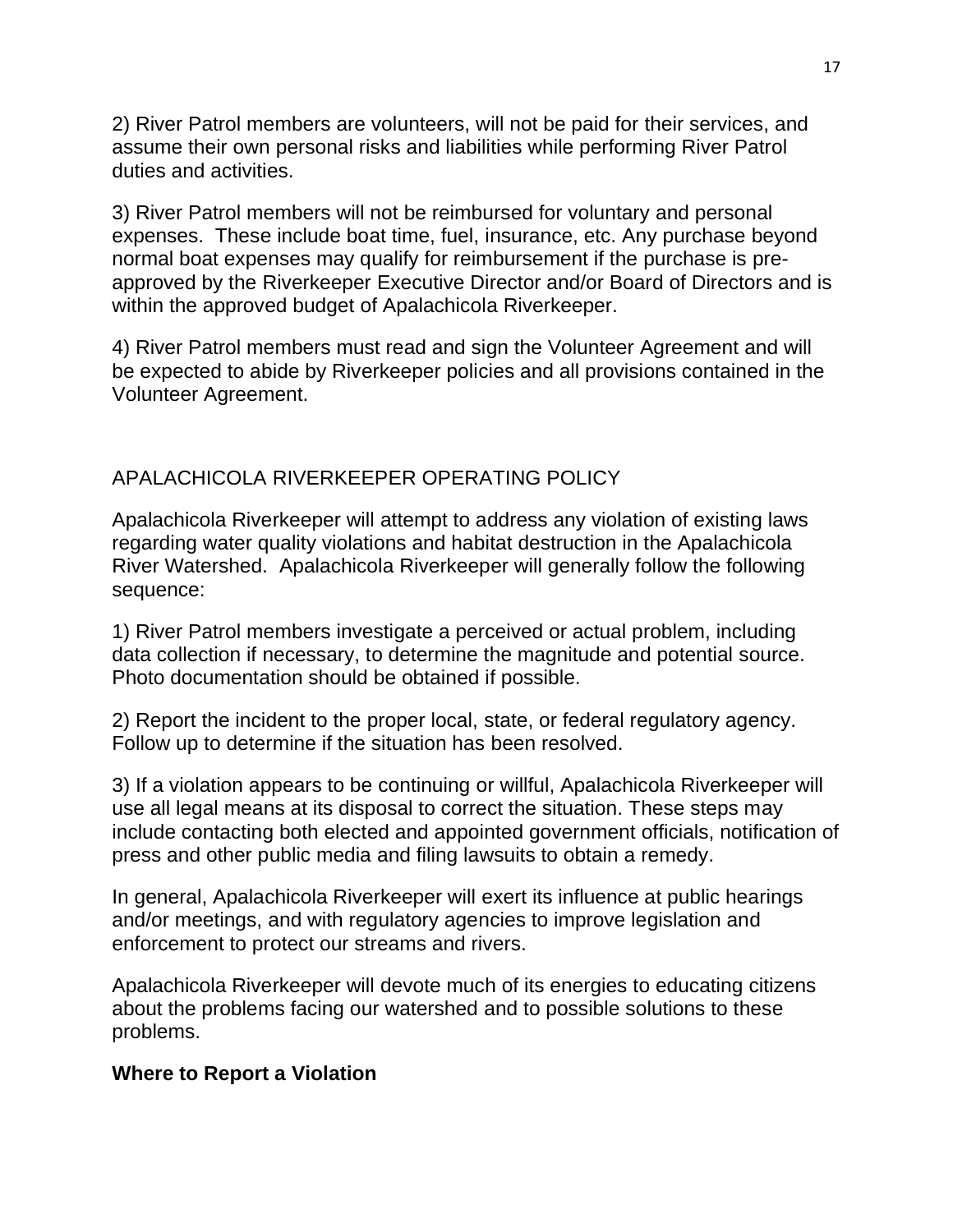If you see a suspected violation, help the river by reporting it to the appropriate agency. Contact us if you need assistance. We're here to help!

Good source for all issues is [Florida Department of Environmental Protection,](https://floridadep.gov/northwest)  [Northwest Office:](https://floridadep.gov/northwest) 850-595-8300 (Pensacola) or the DEP Panama City Office: 850-872-4375.

**Hazardous Material Spill / Marine Spill**: Oil, gas, sewage, paint, any toxic substance, or any substance running into a stream, wetland or river. When in doubt, call [State Watch Office](https://floridadep.gov/water/water-compliance-assurance/content/emergency-response) (800) 320-0519 and [Coast Guard National](https://nrc.uscg.mil/)  [Response Center](https://nrc.uscg.mil/) (800) 424-8802

**Wetland Violation:** Any fill material such as dirt, broken concrete dumped into a marsh or swamp. Contact Florida DEP regional office (see above); Northwest Florida Water Management District (large subdivision/ industry) (850) 539-5999; U.S. Army Corps of Engineers- Enforcement (904) 232-3697.

**Fish kill/dead marine organisms** such as fish or shrimp floating on top of the water or collected along the shore. FMRI Fish Kill Hotline (M-F 8-5 p.m.) 800- 636-0511 and the FWC Fish Kill Hotline and Public Wildlife Alert Hotline (available 24/7) 888-404-3922.

To report a **dead or injured manatee** or other marine mammal, always call the Wildlife Alert Hotline – 888-404-3922 so immediate assistance can be dispatched.

**Algae Bloom:** To report an algae bloom in the river or a stream. Please send us pictures and GPS coordinates, if possible. Apalachicola Riverkeeper, Georgia Ackerman (850) 321-6262.

**Abandoned Vessel:** To report an abandoned or derelict vessel, contact the FWC: 850-488-5600. There are numerous laws regarding [salvaging and](https://myfwc.com/boating/waterway/derelict-vessels/)  [removing abandoned vessels.](https://myfwc.com/boating/waterway/derelict-vessels/)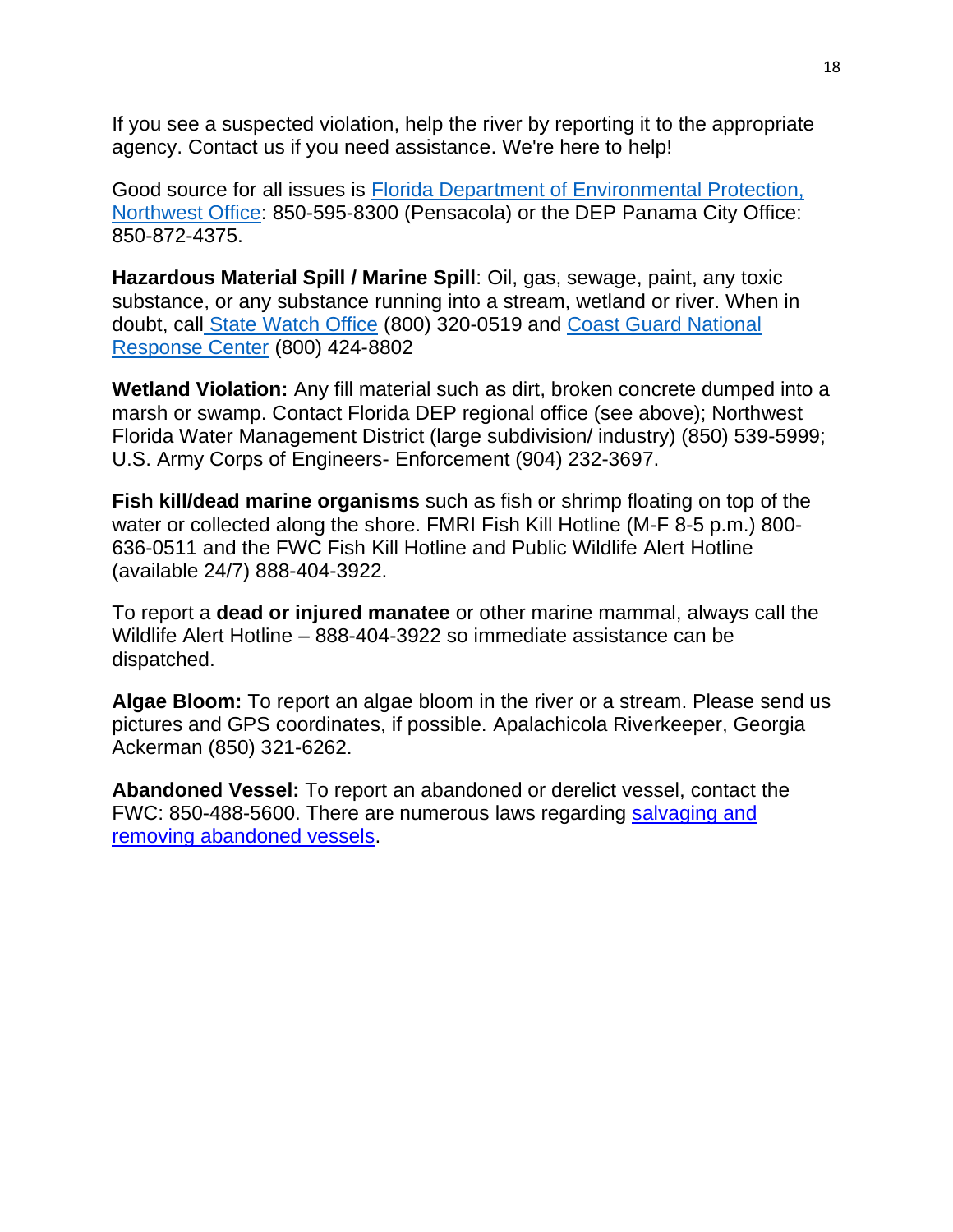

# **Water Sampler**

Pollution monitoring is a cornerstone to many waterkeeper organizations worldwide, including Apalachicola Riverkeeper.

After Hurricane Michael in 2018, we wanted to know what water quality changes were occurring in the water due to the storm impact (from wind and flooding), including turbidity, dissolved oxygen and pollution at various points along the Apalachicola River and Chipola River. Fishkill along the lower Apalachicola and Dead Lakes was of significant concern. The water quality monitoring program allows us to establish baseline data to document changes in parameters such as pH, temperature, dissolved oxygen, salinity and nitrogen.

*Brief description of the program:* Water quality sampling components reveal much about the chemical, biological and physical characteristics of a waterway. The primary objective of the program is to implement and maintain a baseline monitoring program for routine water quality sampling and to identify areas of concern where restoration efforts could be effectively targeted.

The Water Quality Monitoring Program of the Apalachicola River includes:

- Water sampling at multiple sites near:
	- o Chattahoochee, FL
	- o Blountstown, FL
	- o Wewahitchka, FL

Each sampling site is downstream of adjacent town with minor industry, agriculture and wastewater treatment facilities. Additionally, as an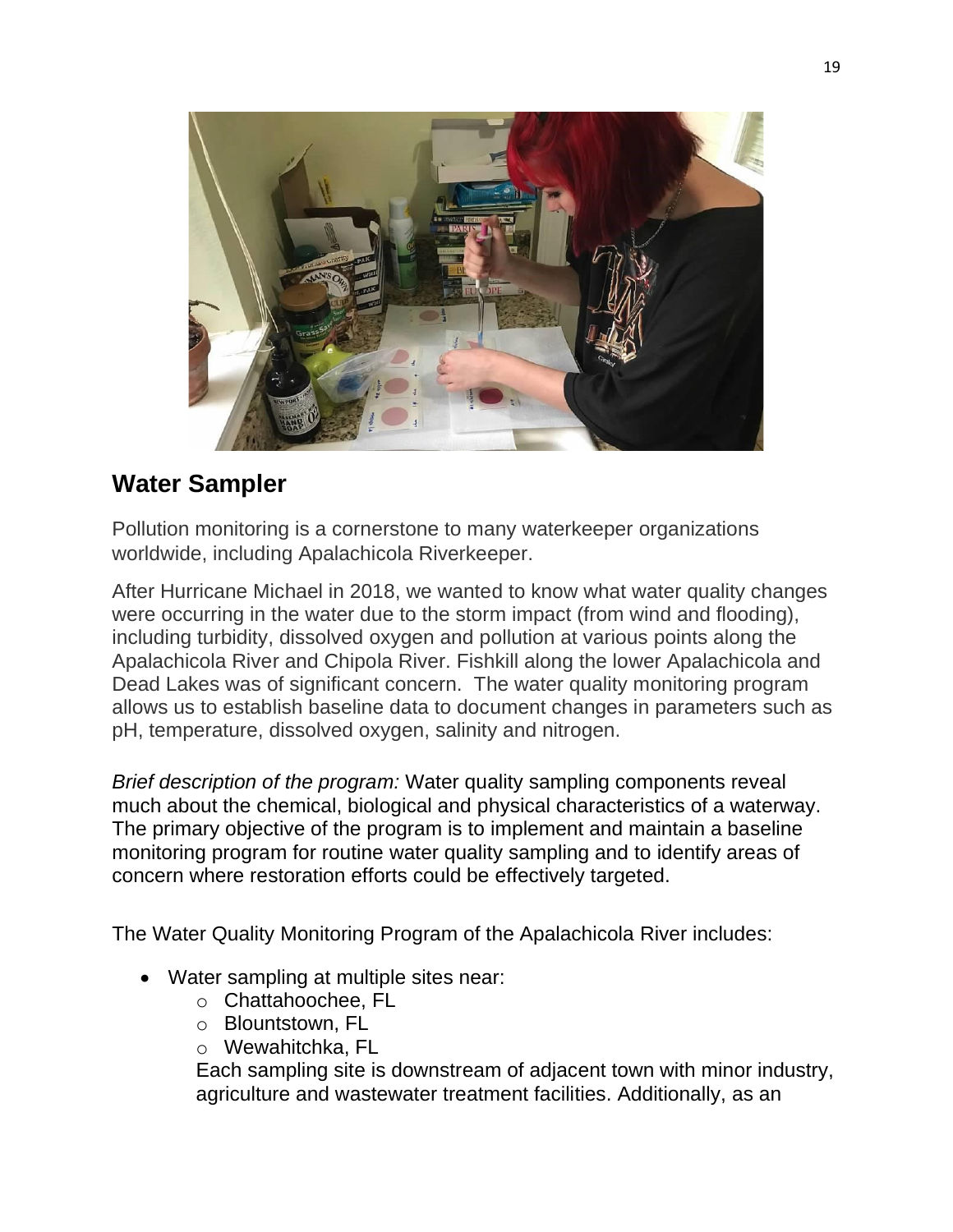example of the significance of water sampling, Scholz Power, a closed coal power plant is located near Chattahoochee. Due to a legal challenge by Apalachicola Riverkeeper a few years ago, the plant is presently cleaning up their leaking coal ash ponds. Episodic testing revealed arsenic and other toxins here, resulting in our legal challenge under the Clean Water Act.

- A data collection and distribution system that the public can access.
- Collaborative partnership with our fellow Riverkeepers and Florida State University's Environmental Science department.
- The Outreach & Advocacy Director oversees the program which includes the recruitment and training of skilled volunteers who will be involved in the sampling and data reporting.

*Results*: Baseline data for water quality parameters including dissolved oxygen, turbidity, pH, salinity and bacteria (such as e-coli) will be established and shared with stakeholders, including the State of Florida.

There are also opportunities for microplastics monitoring in partnership with the Apalachicola National Estuarine Reserve. Inquire with the Outreach & Advocacy Director.